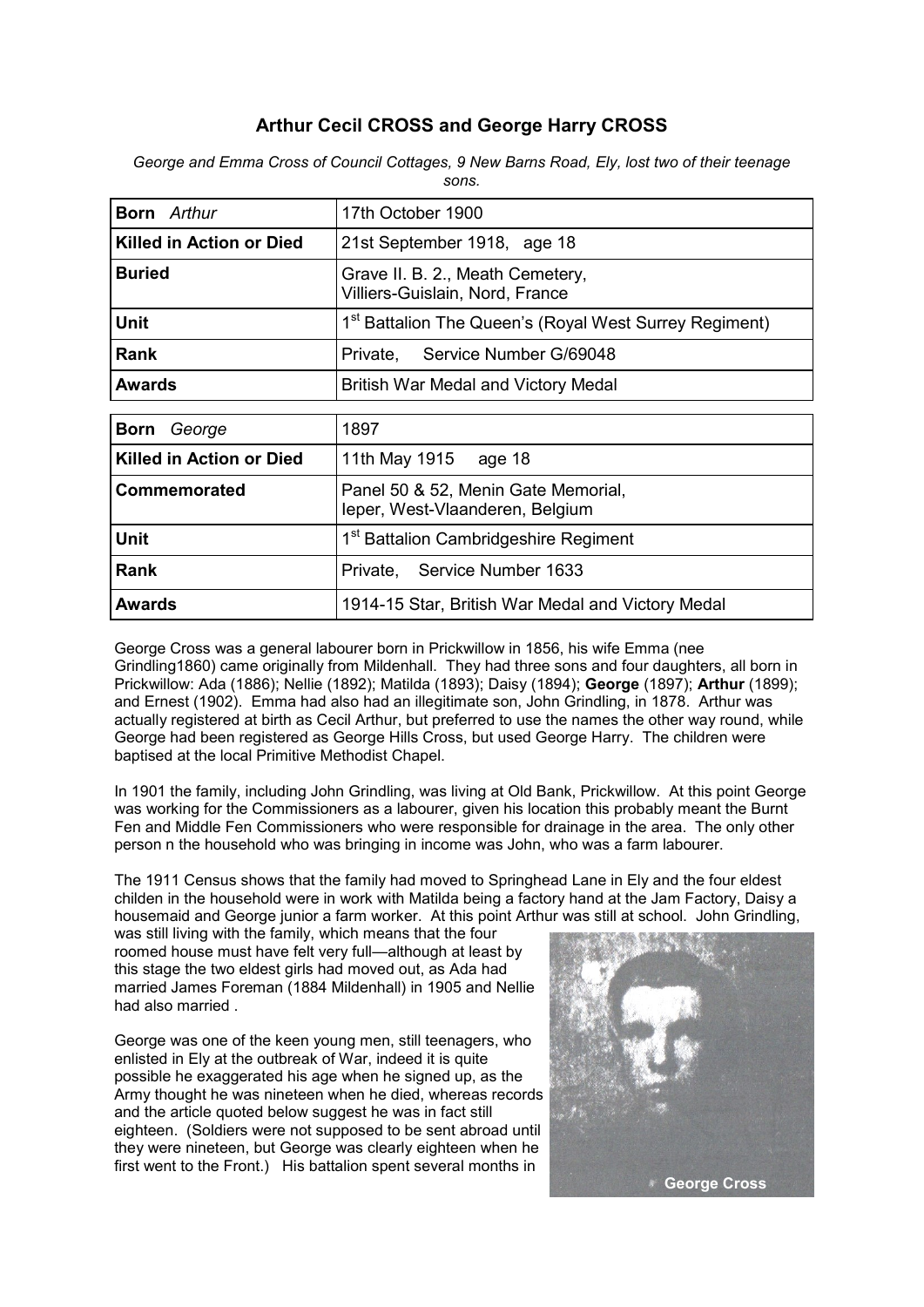training at various camps around East Anglia, and were finally mobilised for the Front in February 1915. The Cambridgeshires were particularly renowned for their fierce fighting in the Battle of St Eloi Craters a couple of months after their arrival, which George survived, only to be killed shortly afterwards, the second of the Ely Territorials to die. The local press carried this short article on 21st June 1915: *"Private Cross, son of Mr and Mrs G.P. Cross, Springhead Lane, has died of wounds at the front. He belonged to No. 15 Platoon, 1st Cambs Regt, having joined some 18 moths ago. He was 18 years of age. Pte. Day, son of Mr. and Mrs. Day, of the Common, Ely, who was a great friend of the deceased and in the same company has written to his mother: "I am sorry to say we shall not see George Cross any more, for he has died from wounds. He did not live long.""* Private John Day himself did not survive the War, and his name can also be seem on the Ely Market Place Memorial. Letters from George's commander tell that George was on lookout duty in the trenches and had stood up to get a clearer view and was instantly shot through the head. His close friend Alfred Jakes of Ely had been shot in exactly the same way a week earlier, but survived. George was buried at the back of the trench with others who had fallen that day. The fact that George's name is commemorated on the Menin Gate Memorial to the Missing suggests his burial place was lost or his body was later unidentifiable.

Arthur was conscripted and went to Cambridge to enlist in the Royal West Surrey Regiment in November 1917. He went out to France in the Spring of 1918, but he did not survive for more than a few months either. He met his death in the aftermath of the Battle of Ephey as the British were starting to push back the Hindenberg Line with an assault on the positions in the Tregelle Valley which was met with heavy machine gun fire. Back in Ely his grieving family must have been relieved when the War came to an end before the last brother, Ernest, was of an age to enlist.

Arthur's effects amounted to £5 14s 9d with a further £3 in 1919 and were given to his mother.

Both brothers were commemorated on the Holy Trinity Memorial and the Ely Market Place Memorial.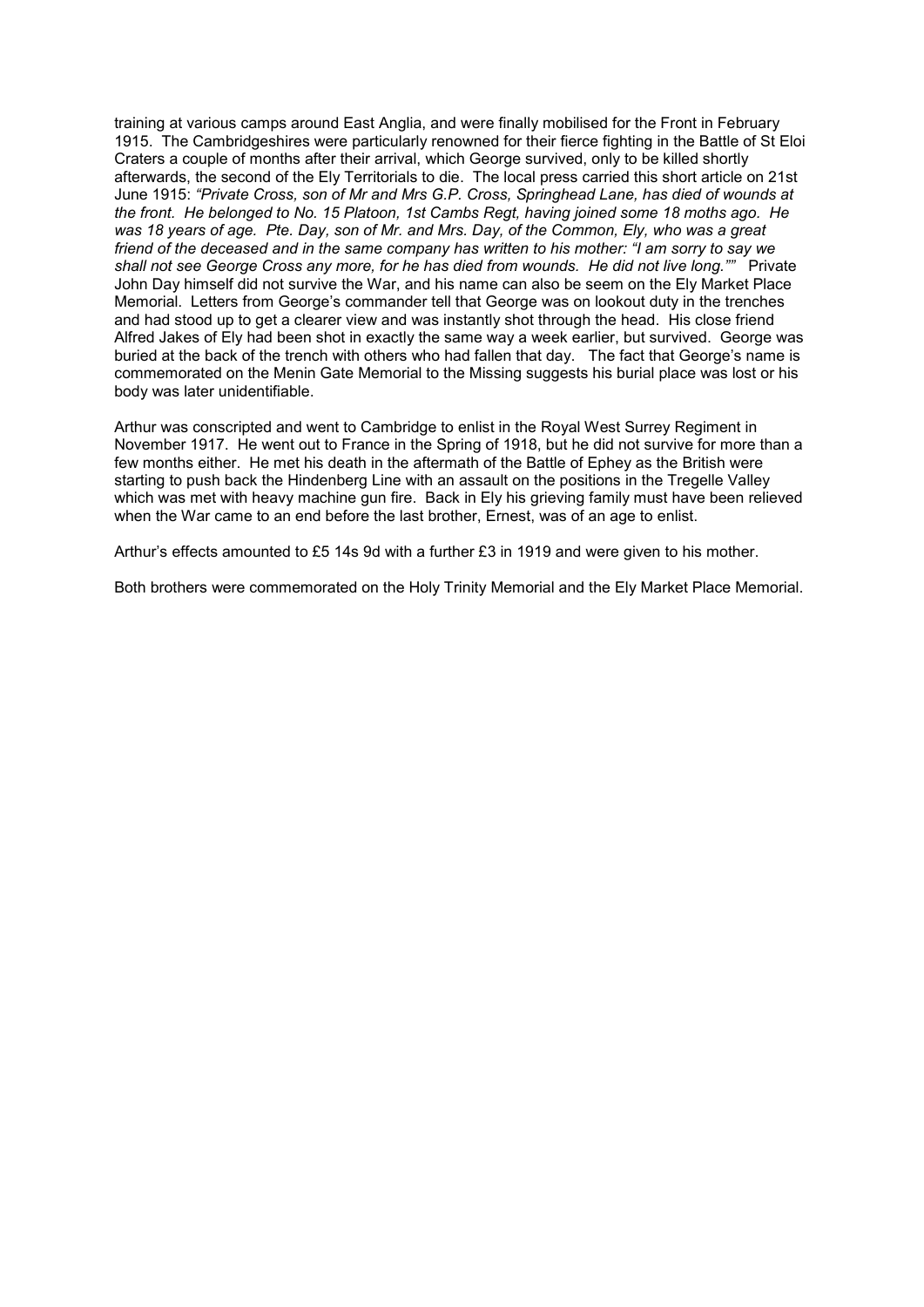#### **Francis James CROSS**

| <b>Born</b>                     | 1897                                                                  |
|---------------------------------|-----------------------------------------------------------------------|
| <b>Killed in Action or Died</b> | 13th June 1916, age 18                                                |
| <b>Buried</b>                   | Grave A. 18. 49. St. Sever Cemetery,<br>Rouen, Seine-Maritime, France |
| <b>Unit</b>                     | 11 <sup>th</sup> Battalion Suffolk Regiment                           |
| <b>Rank</b>                     | Private, Service Number 15949                                         |
| <b>Awards</b>                   | British War Medal and Victory Medal                                   |

Fredrick Cross (1868 Prickwillow) and his wife Rachel (nee Biggs,1869 Littleport) lived in Prickwillow Road, Prickwillow with a growing family of children; **Francis James Cross** (1897 Prickwillow) was their second son. Their other children were: Esther (1892); John (1893); Ethel (1894); Kezia Rebecca (1896); Keziah Mary (1901); and Fred (1903). Fred, like most of the working population of Prickwillow, was a labourer. Sadly Fred and Rachel lost three of their children in childhood, including Keziah Rebecca and two babies.

Francis was normally know as Frank.

By the 1911 Census Fred and Rachel had moved to Short Drove and Fred was working as a baker. The family left at home were John, Frank, Rebecca, Mary and Fred junior. Both John and Frank had found work on the local farms. Also in the household was their one year old grandson Leslie Leonard who had been born in Soham; he was the son of Esther and her husband Alfred Leonard (1889 Soham) who lived on Soham Fen.

Frank was one of the teenagers who enlisted with enthusiasm at the outbreak of the War in the local Suffolk Regiment; the 11th Battalion of the Regiment was known as the "Cambridgeshire Battalion" and was a "Pals" Battalion - Frank may well have signed up with his friends. The Battalion spent time training nearby at Cambridge, then Ripon, followed by Warminster, until it finally mobilised for War, reaching Boulogne on 9th January 1916. The first significant battle in which Frank's unit took part was the Battle of Albert, but by this time Frank was already dead. He had been both seriously injured and gassed. In the trenches around Becourt Wood. His right leg had to be amputated, but he died of wounds and the effects of the gas in one of the military hospitals at Rouen.



Frank is remembered on both the Ely Market Place Memorial and the Prickwillow Memorial. On his grave his mother chose the message "O Lord Abide With Me".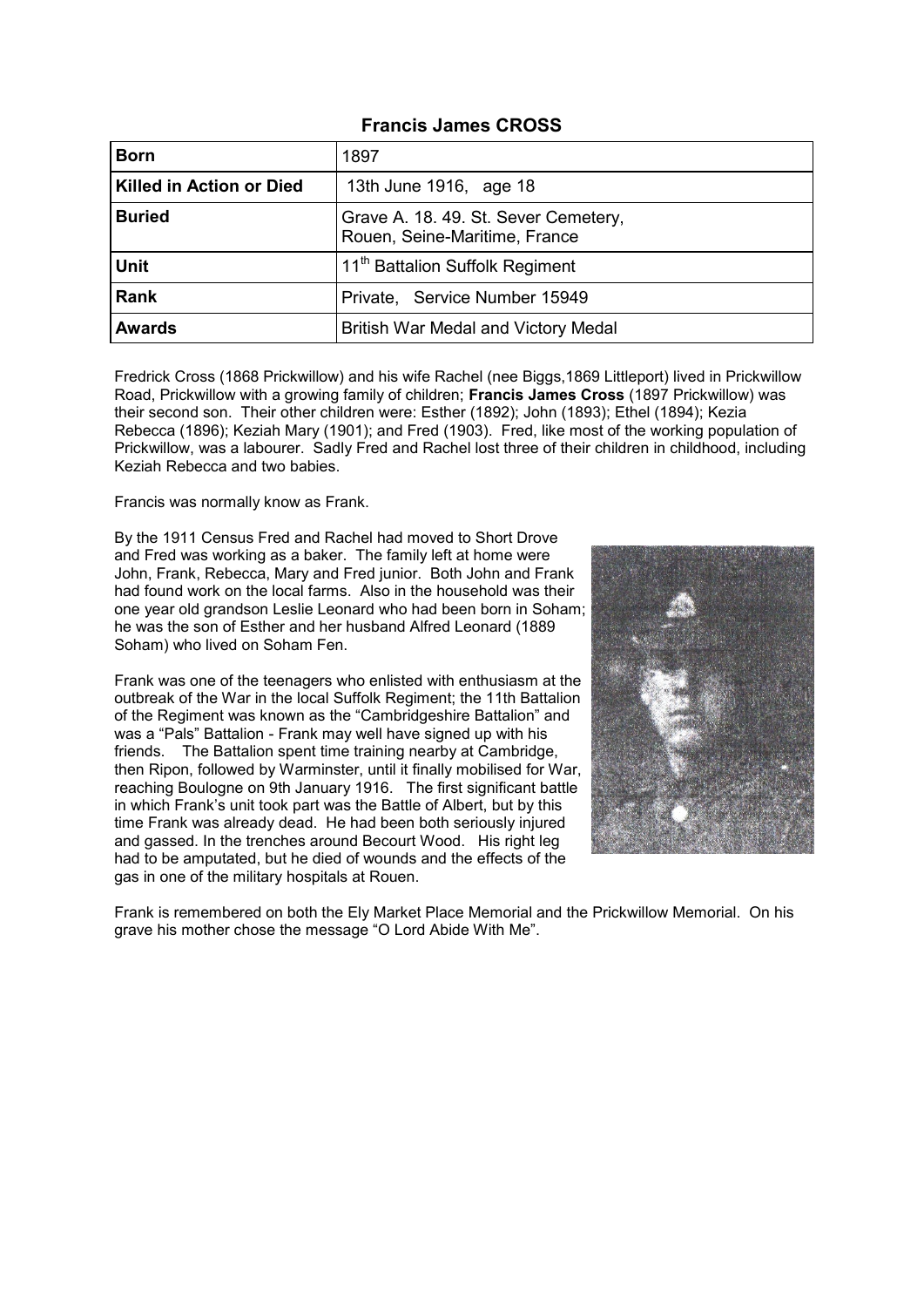## **George Albert CROSS**

| <b>Born</b>                     | 1891                                                                               |
|---------------------------------|------------------------------------------------------------------------------------|
| <b>Killed in Action or Died</b> | 7th May 1917, age 26                                                               |
| <b>Buried</b>                   | Grave VI. L. 4, Vlamertinghe Military Cemetery,<br>leper, West-Vlaanderen, Belgium |
| <b>Unit</b>                     | "B" Battery., 298 <sup>th</sup> Brigade., Royal Horse Artillery                    |
| Rank                            | Gunner, Service Number 622319                                                      |
| <b>Awards</b>                   | British War Medal and Victory Medal                                                |

**George Albert Cross** (1891) came from a Queen Adelaide family and was the youngest of the five children of farm labourer William Cross (1847 Queen Adelaide) and his wife Mary (nee Hood 1855 Mildenhall). George's older siblings were: Leckannah aka Leehannahi (1875); Kate (1878); Susan (1880); William (1883); Bertha (1886); and Edward (1888). George's mother Mary died in 1893 when he was just two years old.

In the 1901 Census the family home was in Padnal Back Drove, Adelaide Bridge, Susan was acting as housekeeper for the family and William junior had joined his father on the farms. Also in the household was William's granddaughter Ada Martin (1897 Oxlode, Cambridgeshire). The two oldest daughters had left home to marry and Leckannah was now Mrs James Day and Kate Mrs Martin. Unhappily Kate was to die just two years later, aged thirty.

In 1905 William married a second time and his wife Ada Fitch of Ely was thirty-six years his junior. He began a second family with Ada: Walter (1906); Jonathan (1909); Florence (1913); Sarah (1916). William died in 1919 and his last, posthumous, son was called George, after the George that had been lost.

In the autumn of 1910 George married Eliza Brown (1892 Mildenhall) and they set up their own home in Queen Adelaide. George was then working as a horseman on a farm. They had two sons called George (1911) and Arthur (1913). At the time of their marriage George and Eliza were just nineteen and eighteen respectively, and it may be that they married young because George felt there was no longer room for him in his father's new household. The couple lived first in Queen Adelaide, but later moved into Annesdale in Ely.

George joined the Essex Royal Horse Artillery in 1915, just before the unit left their billets in Ely. The RHA was armed with light, mobile, horse drawn guns and had the task of supporting the cavalry or the Royal Field Artillery (in fact the cavalry was dismounted for most of the War). A battery consisted of six 13-pounder field guns, five officers, two hundred men and, at full strength, two hundred and twenty eight horses. George's Battery arrived in France on 4th April 1917 which means that George survived for just seven weeks in Flanders before he was seriously wounded and died almost instantly while being taken to a field ambulance station near Ypres. He had been killed in

what his officer described as a "serious accident" when the battery was under heavy bombardment—perhaps this accident was one of the British guns or shell stores exploding.

George was commemorated on both the Holy Trinity Memorial and Market Place Memorial in Ely and on the Prickwillow War Memorial. The inscription Eliza asked to have carved on his gravestone was "Tho' death divides fond memories cling".

*George was the uncle of John William Day who also died in the War and appears on the Ely Market Place and Prickwillow Memorials.*

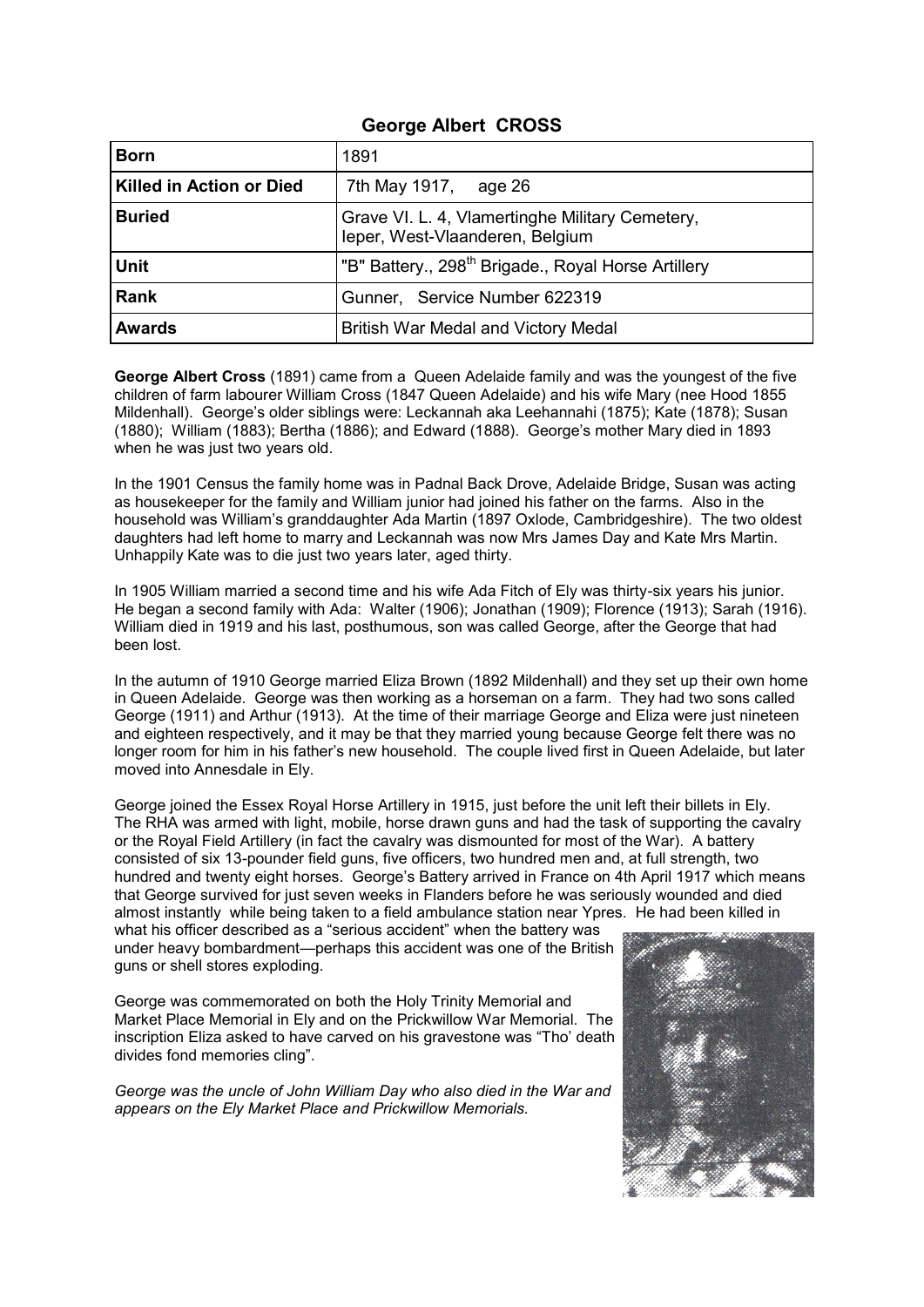## **Herbert Chapman CROSS**

| <b>Born</b>              | 21st November 1890                                          |
|--------------------------|-------------------------------------------------------------|
| Killed in Action or Died | 18th October 1917, age 27                                   |
| <b>Buried</b>            | Grave VIII. G. 4., Gaza War Cemetery,<br><b>Israel</b>      |
| <b>Unit</b>              | 1 <sup>st</sup> /5 <sup>th</sup> Battalion Suffolk Regiment |
| Rank                     | Private, Service Number 13683                               |
| <b>Awards</b>            | 1914-15 Star, British War Medal and Victory Medal           |

**Herbert Chapman Cross** was born late in 1890 in Potters Lane, Ely, to Thomas Chapman Cross (1849 Ely) and his wife Sarah Ann (nee Carter,1859 Prickwillow); Thomas and Sarah had been next door neighbours when their families lived on Waterside and later on Broad Street. Herbert's father Thomas was a stoker cum labourer at the local Gas Works, and the Gas Works was immediately behind their terraced home in Potters Lane. Herbert was the fifth child of the family and his older sisters and brothers were Sophia (1882), Alice (1883), Tom (1886) and James (1888). He also had younger sisters and a brother: Annie (1893); Sarah (1895); John (1898); and Violet (1901). Sophia and Alice were born in Broad Street but all the rest of the children were born in Potters Lane and every child (with the exception apparently of Tom and James) was given their father's middle name of "Chapman" as one of their own middle names; Chapman had been Thomas' mother's maiden name.

Herbert appears to have been one of the first children to be baptised in St Peter's Church in Broad Street, Ely, which had opened at Christmas 1889.

In the 1901 Census the oldest girls had left home as Sophia had married local baker's labourer Arthur Page in January and was living round the corner on Bull Lane (now Lisle Lane), while Alice was a live-in servant at Ely College. Herbert's oldest brother, Tom, was working on a local farm. Herbert was also a farm labourer by the time of the next census in 1911, younger sister Annie was working at the Jam Factory and Sarah, unusually, was an "errand girl". Herbert's brother James was shown on this census as unable to work with the commentary that he was of "feeble mind" and was having to be supported by the family. On 2nd May 1898 Herbert himself had been enrolled at Needhams Secondary School. Almost exactly six years later, on 27th May 1904, he left the school to enlist in the militia.

At the outbreak of war Herbert signed up as a Private in the 1st/5th Battalion of the Suffolk Regiment, part of the 54th (East Anglian) Division of the British Army. The 54th fought at the failed assault on Suvla Bay in Gallipoli in 1915, and, after sustaining heavy casualties, were then transferred to Cairo

and the defence of the Suez Canal throughout 1916, which must have been a welcome respite from the main conflict. In 1917 they took part in the long-running Battle of Gaza which was an almost year long attempt to capture a strongly entrenched Ottoman Turkish Garrison. As a result, Herbert was wounded on 9th April 1917 in Palestine, and later died of wounds on 18th June, in the region of Gaza.

Herbert's death had a terrible effect on his mother Sarah who died just three months after she had heard the news about her son. At this time many of the residents of Waterside would have been related to the Cross or Page families and the death of Herbert coupled with the loss of Sophia's husband Arthur Page on the Somme would have been felt deeply in the area.

Herbert's father Thomas was given his effects of £6 11s 8d with a final £14 in 1919.

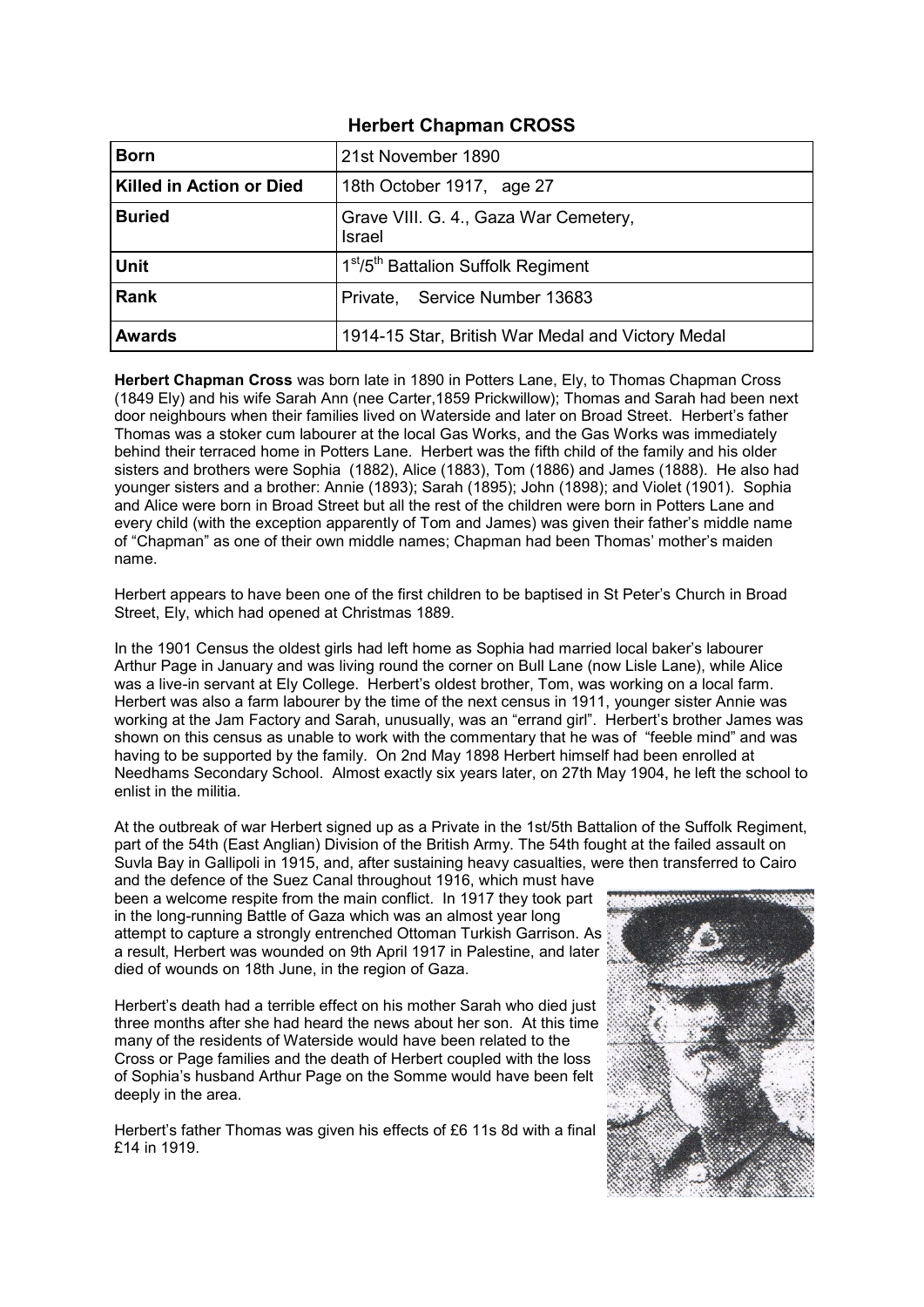## **Arthur CRUNKHORN**

| <b>Born</b>                     | 1883                                              |
|---------------------------------|---------------------------------------------------|
| <b>Killed in Action or Died</b> | 18th June 1917<br>age 34                          |
| <b>Commemorated</b>             | Bay 4, Arras Memorial,<br>Pas de Calais, France   |
| <b>Unit</b>                     | 2 <sup>nd</sup> Battalion Suffolk Regiment        |
| <b>Rank</b>                     | Private, Service Number 17899                     |
| <b>Awards</b>                   | 1914-15 Star, British War Medal and Victory Medal |

**Arthur Crunkhorn** was born in Frampton in Lincolnshire in 1883 and was the son of Mark Crunkhorn (1853 Kirton Lincolnshire) and Harriet ( nee Thorlby, 1855 Wigtoft, Lincolnshire). He was part of a large family of seven boys and just one girl, his siblings being: George (1878 Kirton); Henry (1882 Frampton, Lincolnshire); Lily (1885 Frampton); Walter (1889 Sutterton, Lincolnshire); James (1891 Sutterton); Fred (1896 Sutterton); and Ernest (1900 Sutterton). Mark Crunkhorn was a farm labourer and his sons moved into the same line of work.

In 1901 the Crunkhorns were living in Blows Lane, Sutterton, Lincolnshire and Arthur was attending the local school.

In the 1911 Census Arthur was a horseman on a farm and boarding with the farm's foreman Thomas Clarke and his family at Creasey Plot, Swineshead, Lincolnshire. Here in 1905 he married Mary Jane Redshaw (1883 Hubberts Bridge, Lincolnshire).

Arthur and Mary Jane moved between farms in Lincolnshire then south into Cambridgeshire and their route can be traced through the birthplaces of their children: George Arthur (1905 Brothertoft, Lincolnshire); Rose Ellen (1907 Sutterton, Lincolnshire); Leslie (1908 Sutterton, Lincolnshire); Mark Edward (1909 Prickwillow); Ernest (1911 Prickwillow); Harold (1913 Prickwillow); another girl, name not registered (1914 Prickwillow); and Harriet (1917 Prickwillow). Harriet was a posthumous child.

In 1909 the Crunkhorns moved to Prickwillow and in the 1911 Census were living on accommodation at Great Shell Farm in Prickwillow where Arthur was working. One of the other farm workers, George Brown, was boarding with them, and as he was the same age as Arthur and also from Lincolnshire he may have been a friend of some years standing.



Arthur enlisted in the local Suffolk Regiment at Ely and was initially with the 1st Battalion before being moved across to the 2nd Battalion. He arrived in France on 1st June 1915 with the Suffolks. In 1915 his battalion fought in the Second Battle of Ypres (when the Suffolks suffered over 400 casualties) and the Battle of Loos. Arthur must have been transferred into the 2nd Battalion before his original unit was sent out to Greece, and would have fought with the 2nd Battalion on the Somme. In 1917 the Suffolks were engaged in the Battles of Battles of the Scarpe and the Battle of Arleux.

The Suffolks had secured Hook Trench on Infantry Hill (near Moncy le;Preux) where they were naturally then subjected to a heavy barrage from the German artillery. Arthur's Lieutenant wrote that Arthur died during a heavy bombardment of the trenches when a shell fell in his part of the trench, killing not only Arthur, but also his Company Commander and several others. Death was instantaneous and the men were buried near where they fell. (Note: the letter states Arthur's death took place on the afternoon of 16th June, although

CWGC records it as 18th June 1917.) The Lieutenant sais Arthur "was a good soldier….(who) met his death standing at his post during the bombardment."